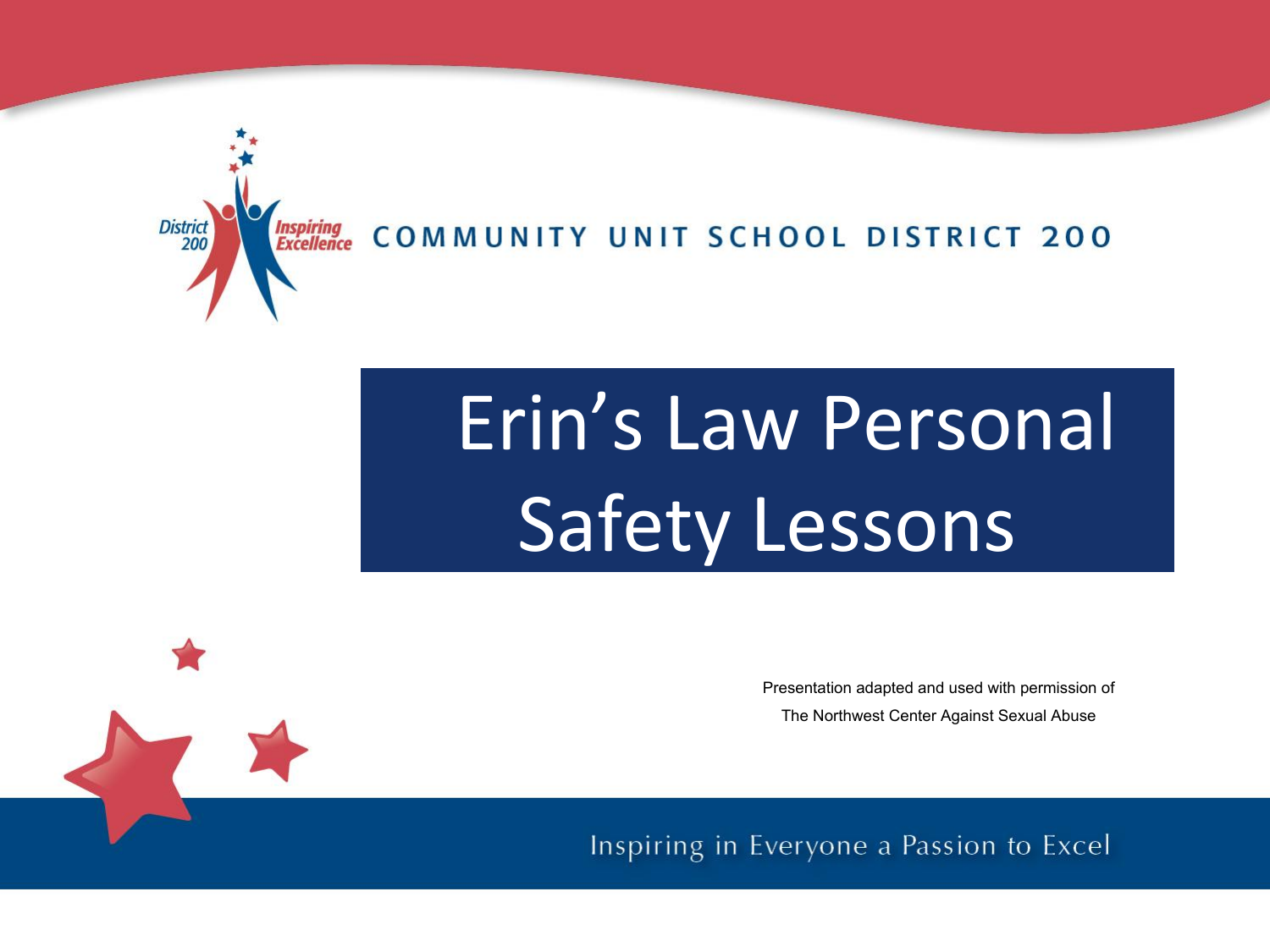# **Outline**

- What is Erin's Law?
- What you should know about child sexual abuse
- Staff training
- Lessons for students
- Questions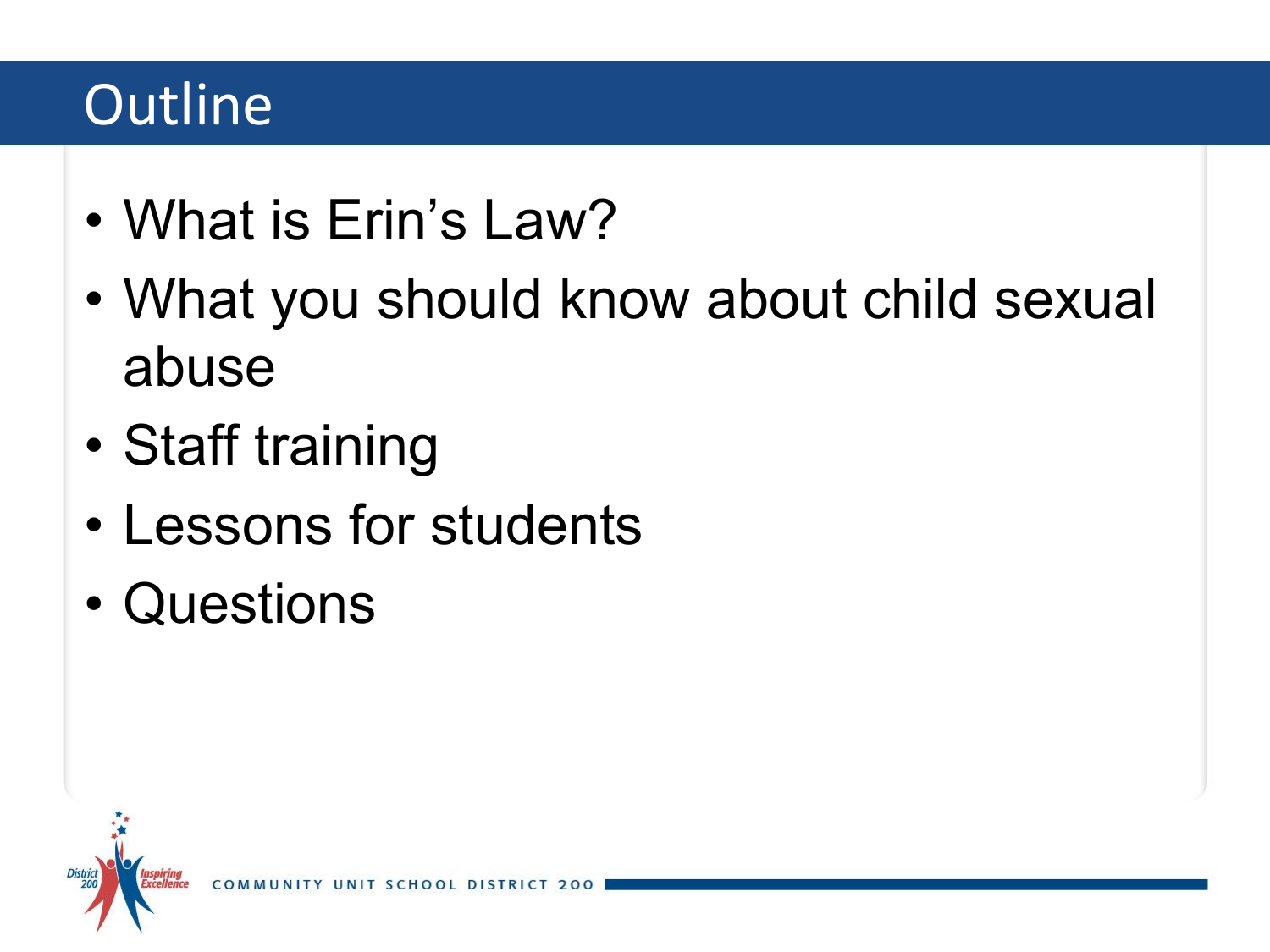# Erin's Law

Erin's Law is named after childhood sexual assault survivor, author, speaker and activist Erin Merryn.

After Erin introduced the legislation in her home state of Illinois, the bill was named "Erin's Law" after her by legislators and it has caught on nationwide.

[Breaking the Silence PSA](https://youtu.be/vcISu0q4qUA)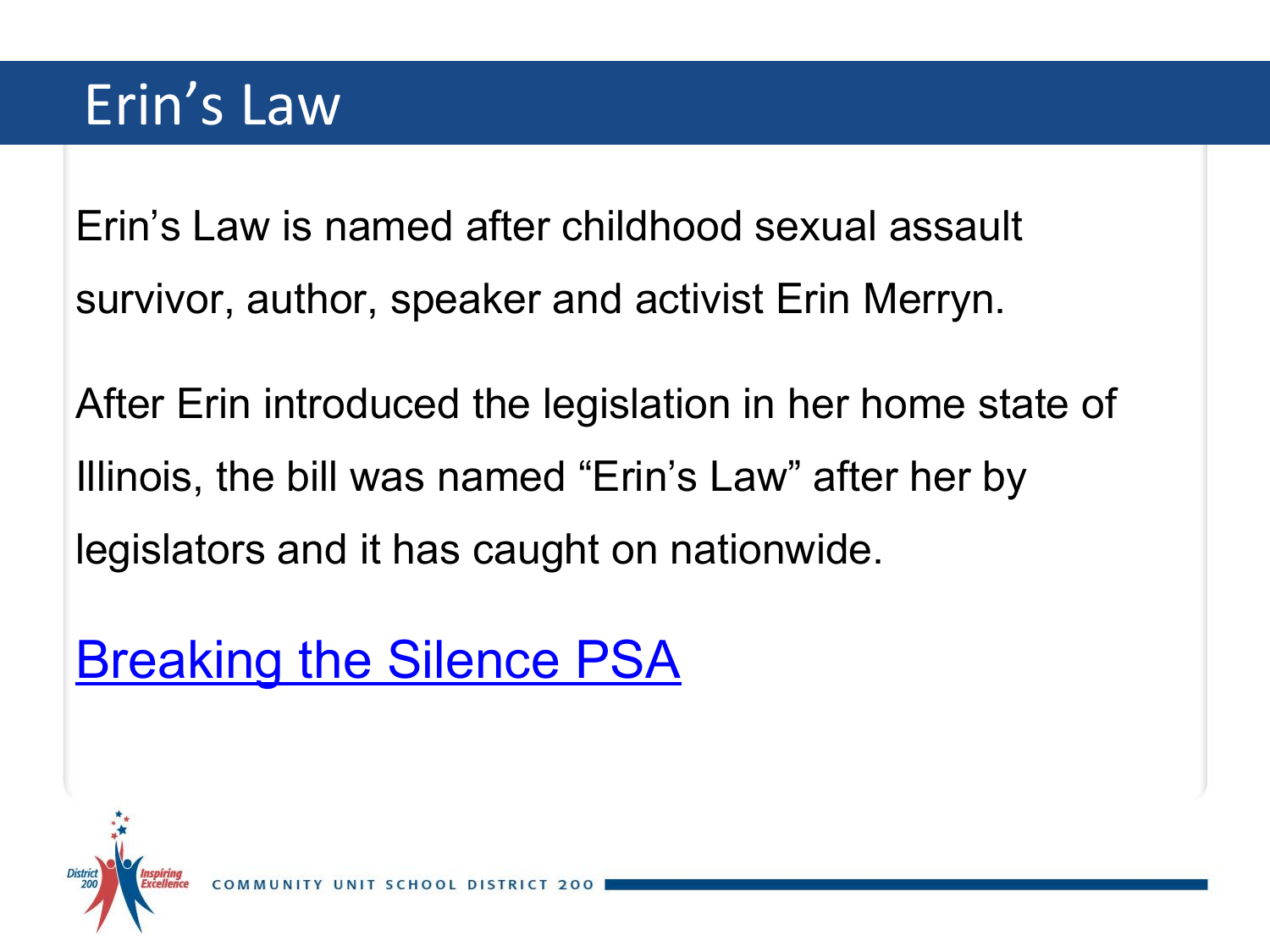## Erin's Law

**"Erin's Law"** requires that all public schools in each state implement a prevention-oriented child sexual abuse program which teaches:

- 1. Students in grades preK 12th grade, age-appropriate techniques to recognize child sexual abuse and tell a trusted adult
- 2. School personnel all about child sexual abuse
- 3. Parents & guardians the warning signs of child sexual abuse, plus needed assistance, referral or resource information to support sexually abused children and their families

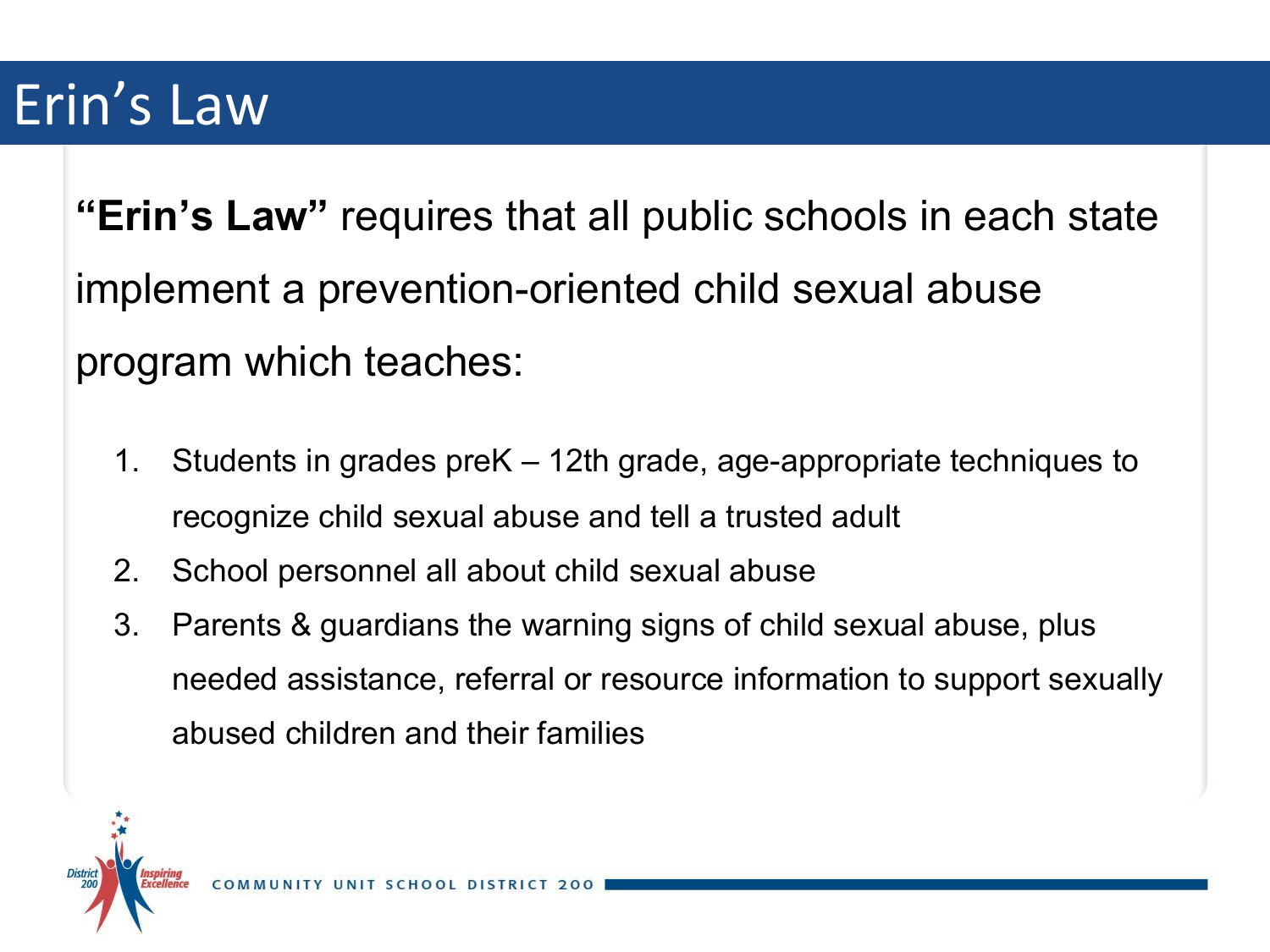# Erin's testimony



District

Inspiring<br>Excellence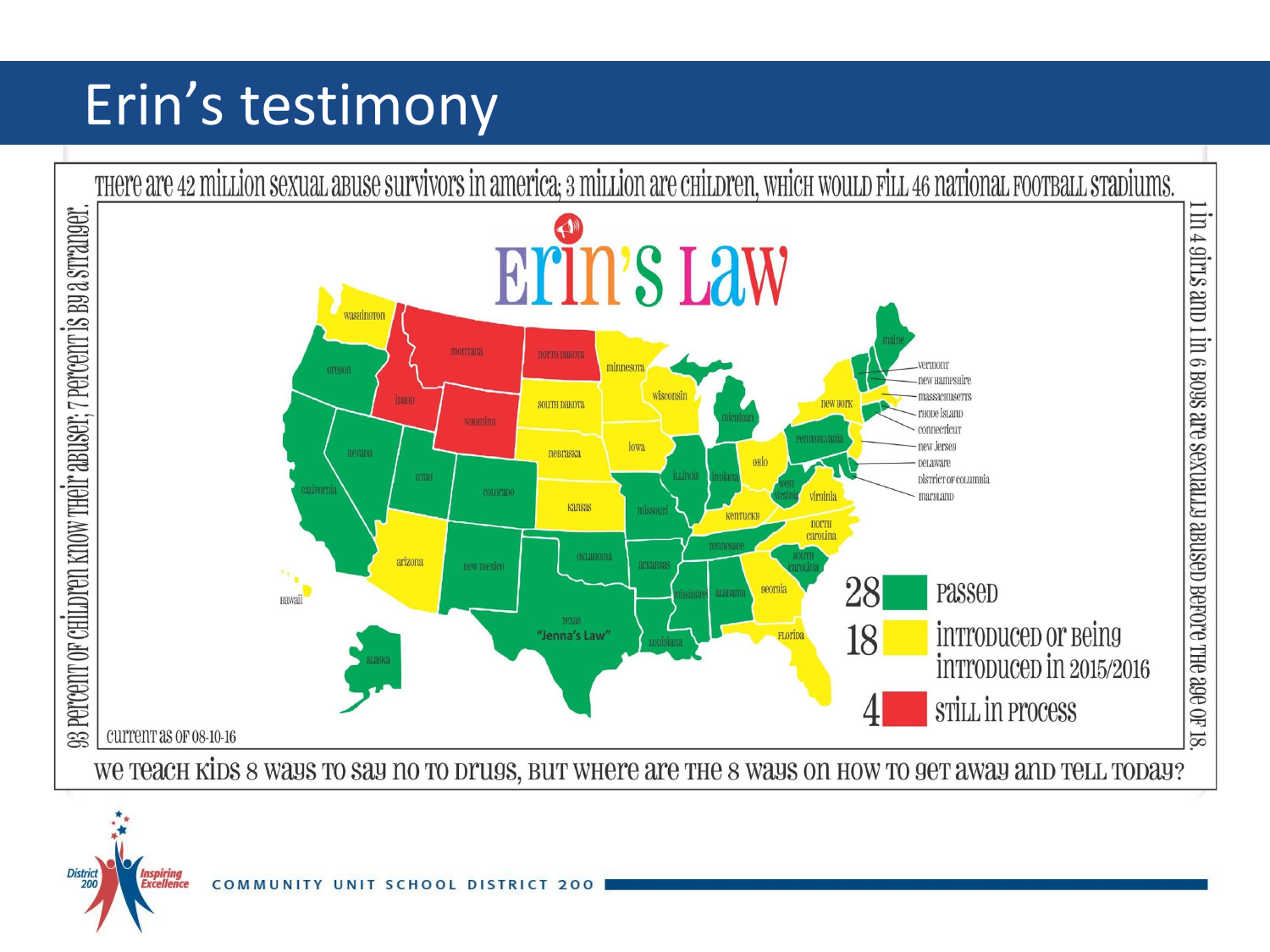It can be physical or can include the following:

- Exposing or touching a child's private parts or making the child expose or touch someone else's private parts
- Making a child watch or listen to sexual acts or showing them pornography
- Inappropriately watching a child dress or use the bathroom
- Talking to a child in sexually explicit ways in person, by phone, by text, or on the internet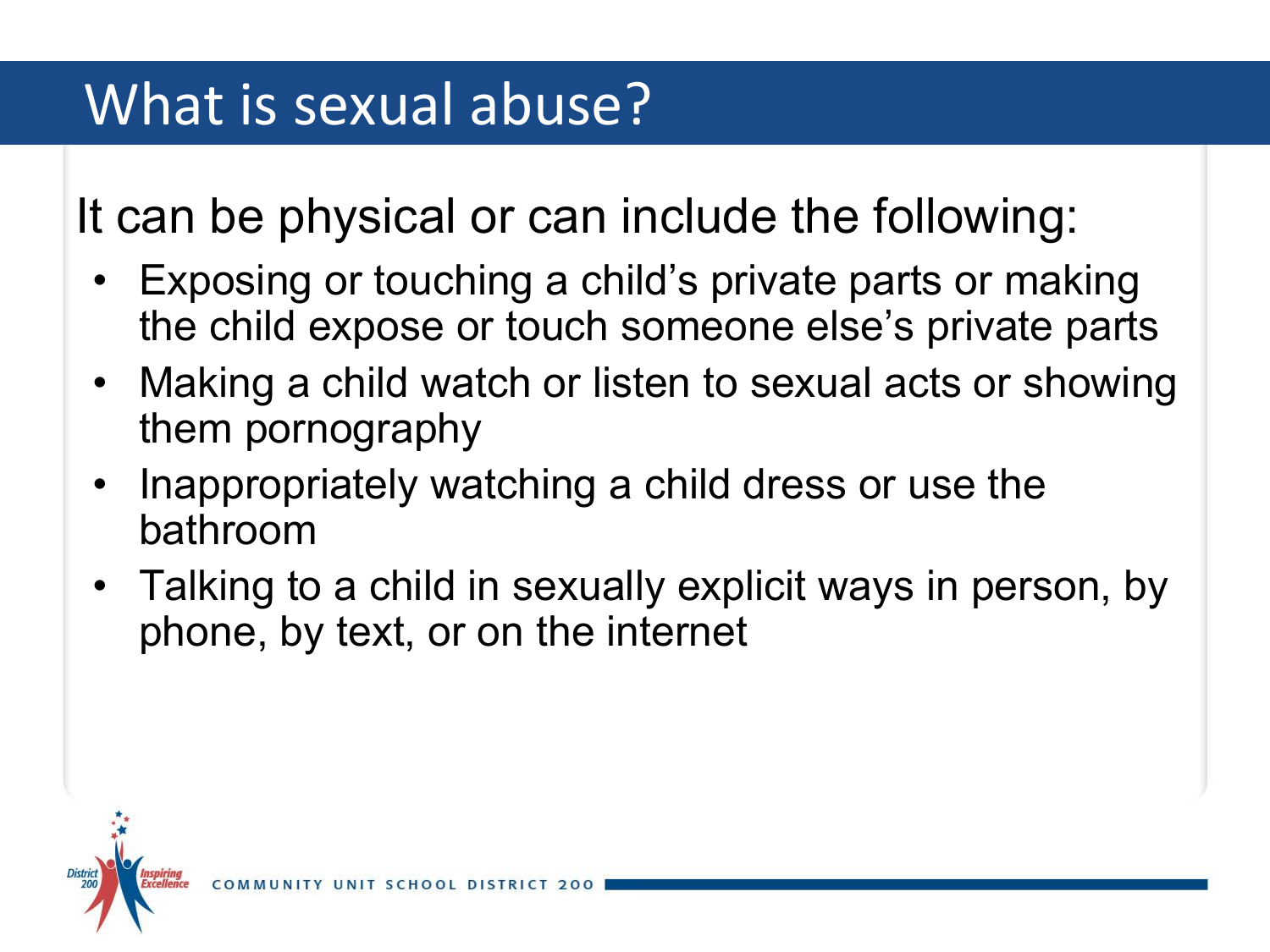#### What do we know about Sexual Abuse?

- It's estimated that there are 42 million survivors of sexual abuse in the United States--3 million of those are still children
- 93% of the time, the child knows the abuser
- 9 out of 10 victims never disclose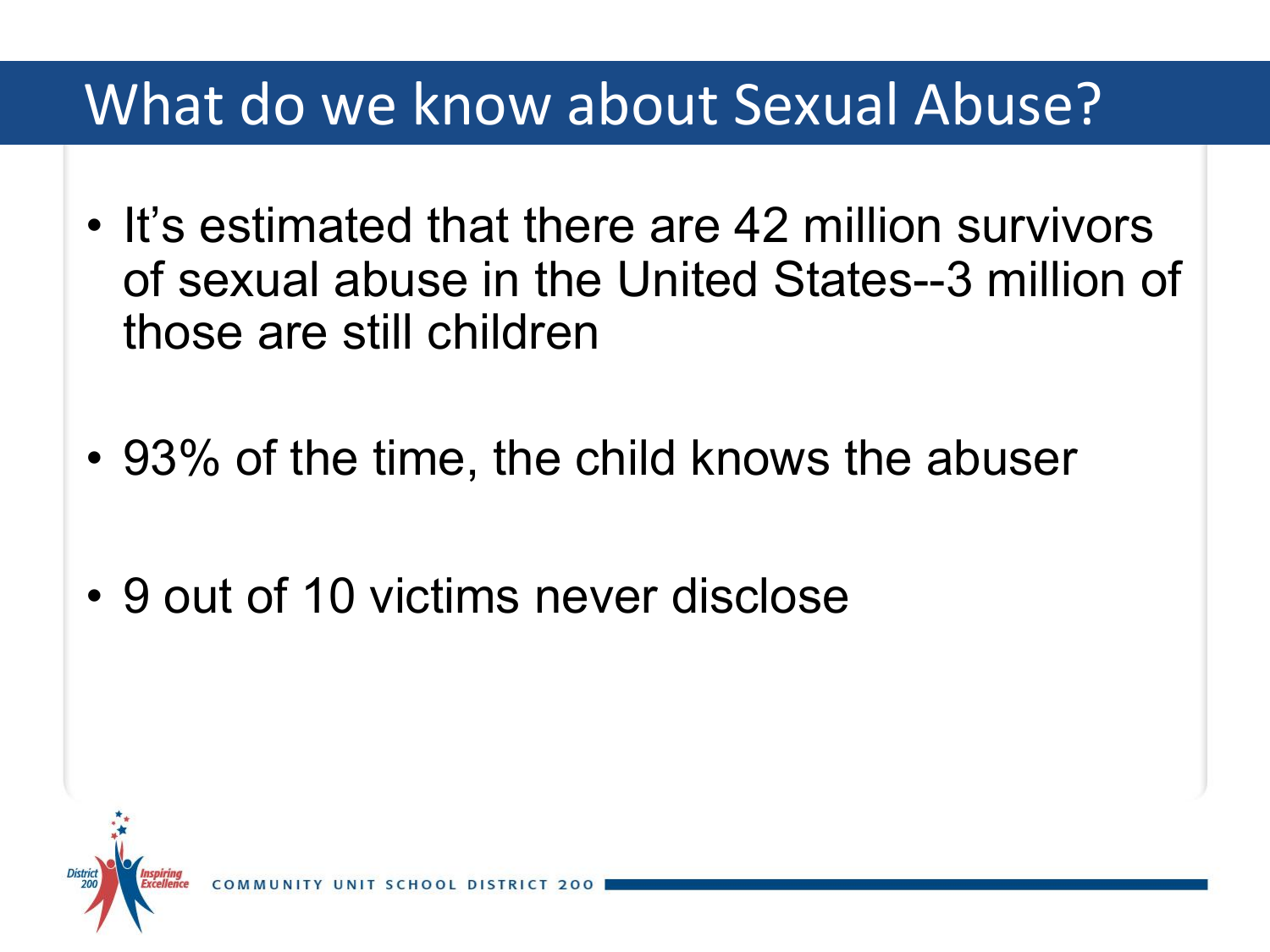#### Misconceptions about Sexual Abuse.

- Children aren't really in danger
- Educating children puts ideas in their heads
- Educating children will scare them
- Personal body safety includes lessons on sex education
- My child is too young to learn about personal body safety
- Kids make this stuff up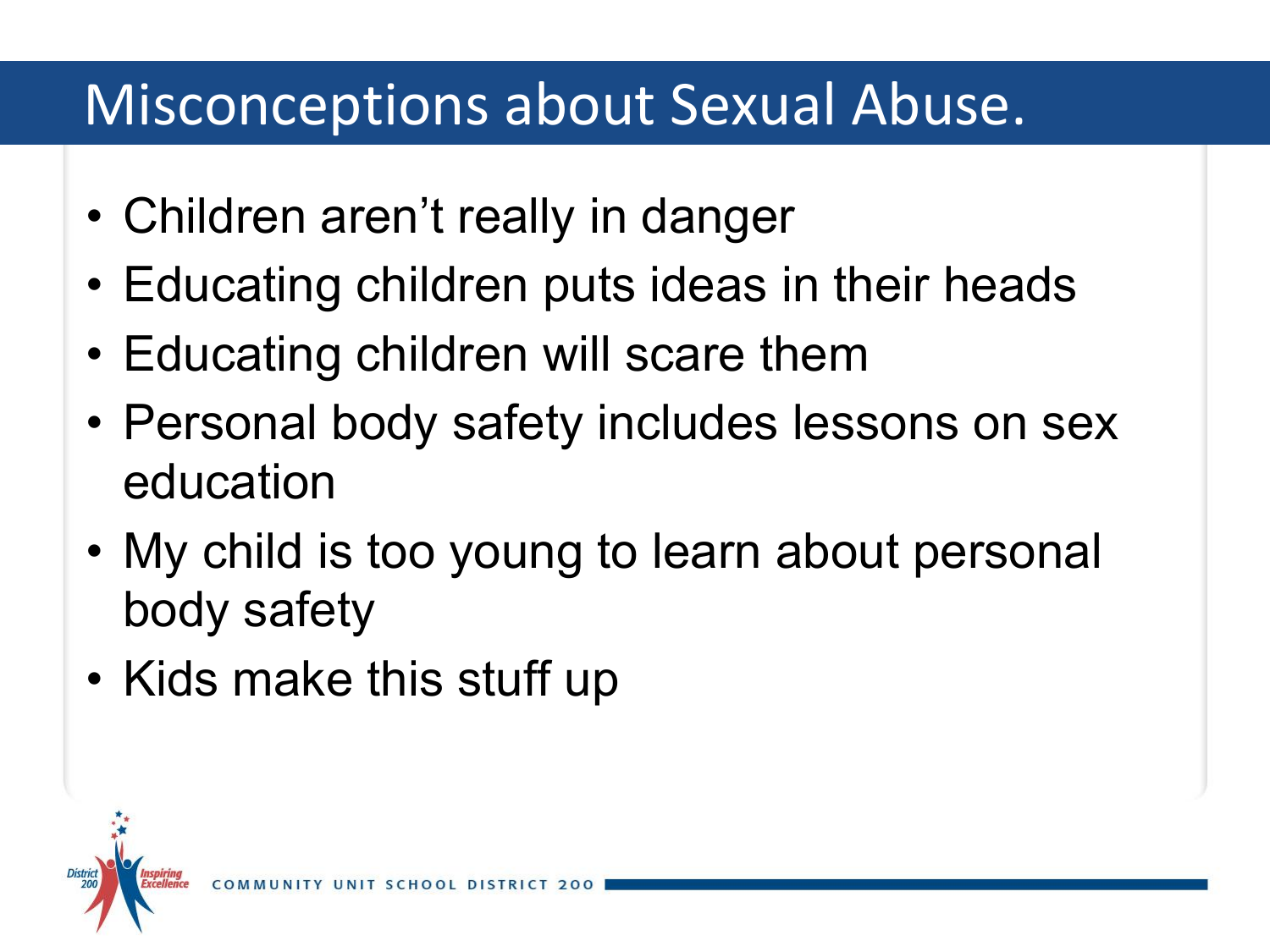# Signs and Symptoms to look for:

#### Young children may:

- **Exhibit regressive behavior** 
	- Loss of speech, sucking thumb, bed-wetting, soiling, fecal smearing
- Resist removing clothes at appropriate times
- Ask other children to behave sexually or play sexual games
- Show knowledge not typical of a young child
- Mimic adult-like sexual behaviors with toys
- Be clingy or show separation anxiety
- Be irritable or withdrawn
- Have sleep difficulties
- Have tantrums that are frequent and last 15 minutes or longer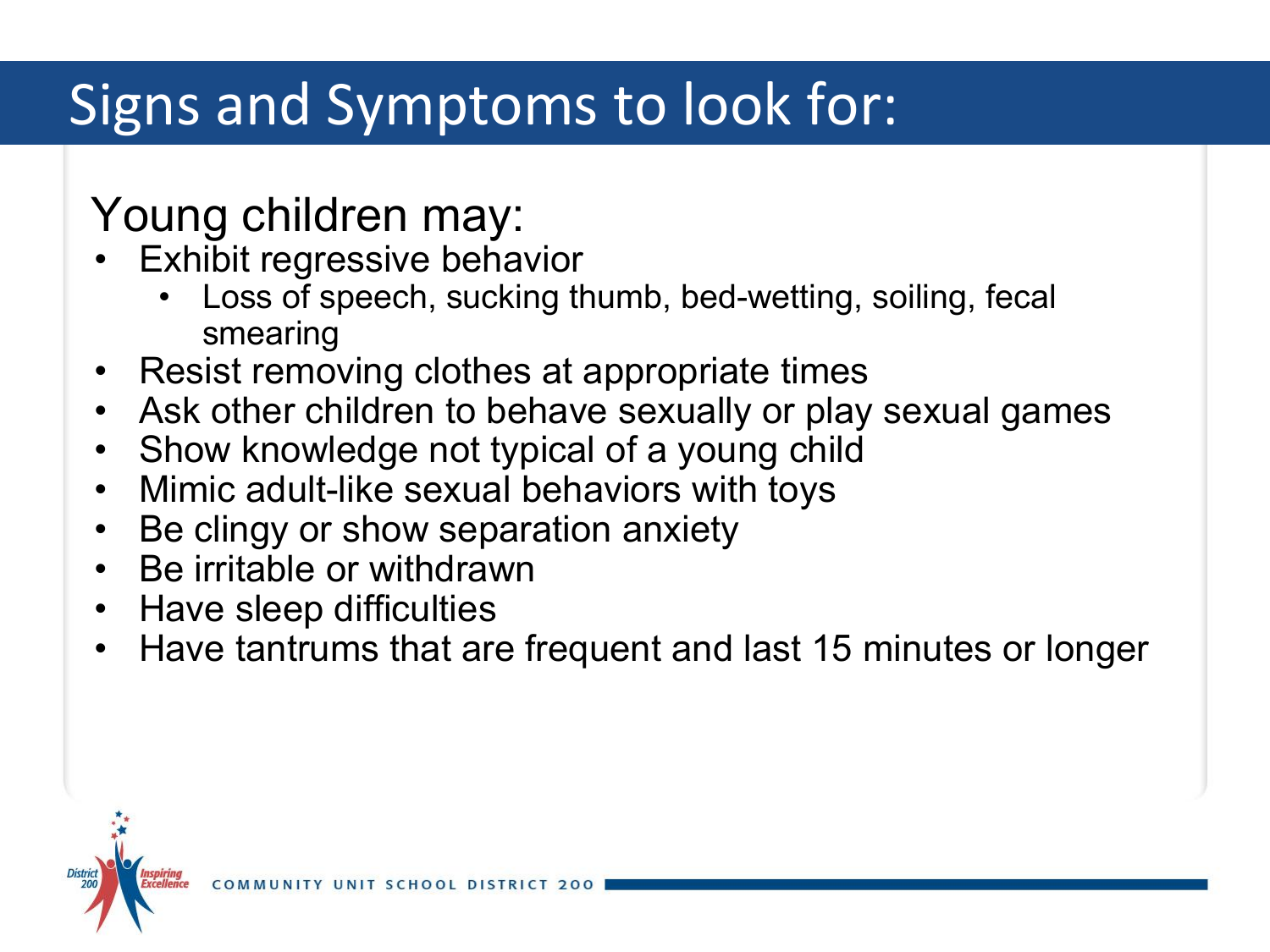# Signs and Symptoms to look for:

- Older children may:
	- Exhibit poor hygiene
	- Act out sexually
	- Exhibit eating disorders
	- Abuse substances
	- Run away
	- Be depressed and withdraw socially
	- Attempt suicide or express suicidal ideation
	- Engage in other risky behaviors
	- Show a sudden change in behavior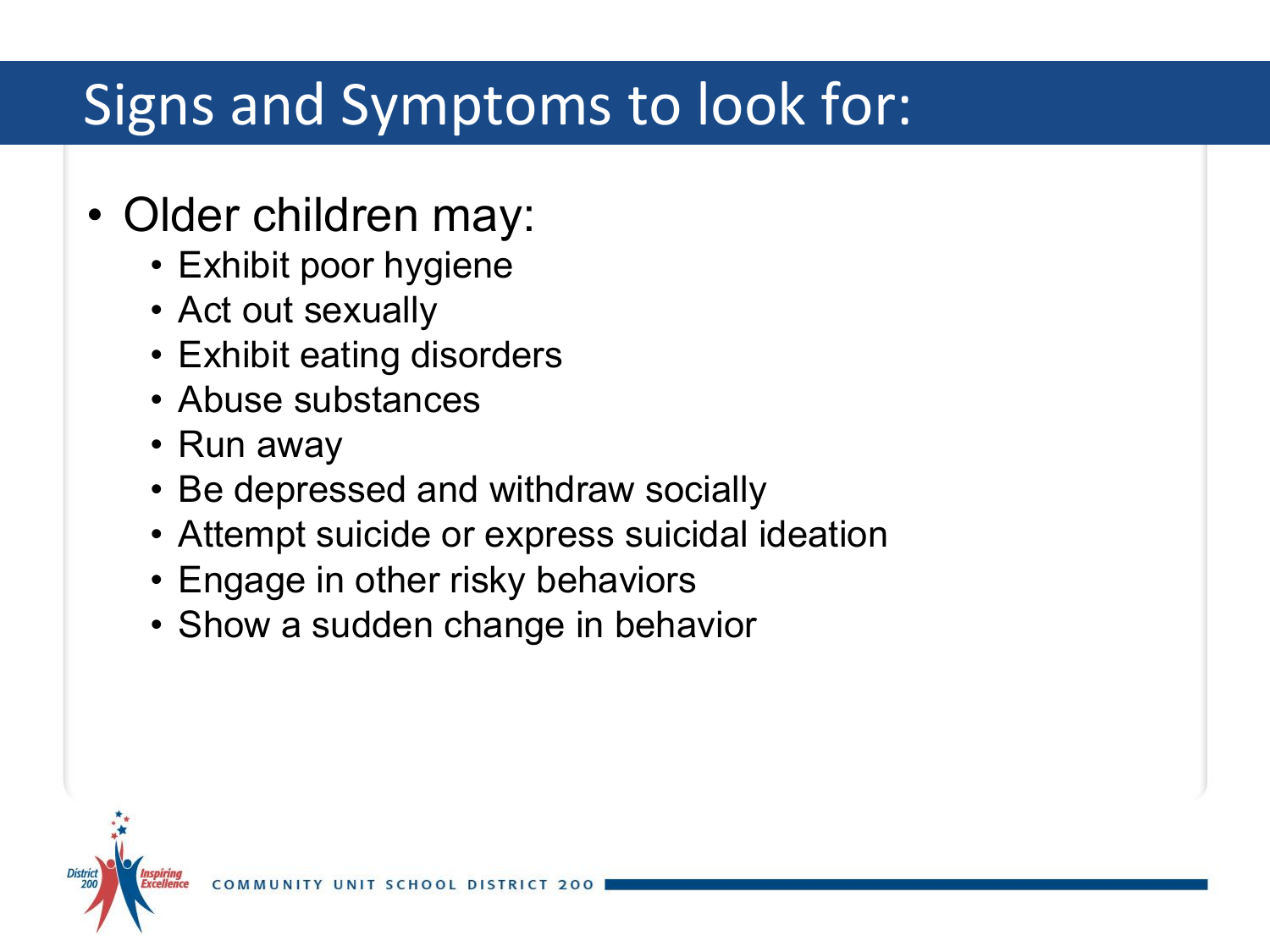# What to do if my child discloses?

#### **PLEASE DO NOT:**

- Express shock, disgust, anger, or panic
- Investigate, probe or ask questions
- •

#### **PLEASE DO:**

- Let them tell you.
- Let them know they were right to come forward.
- Let them know it was not their fault.
- Let them know you will get someone to help them immediately.
- Acknowledge any and all feelings they have.
- Give them options and encourage them to make their own decisions.

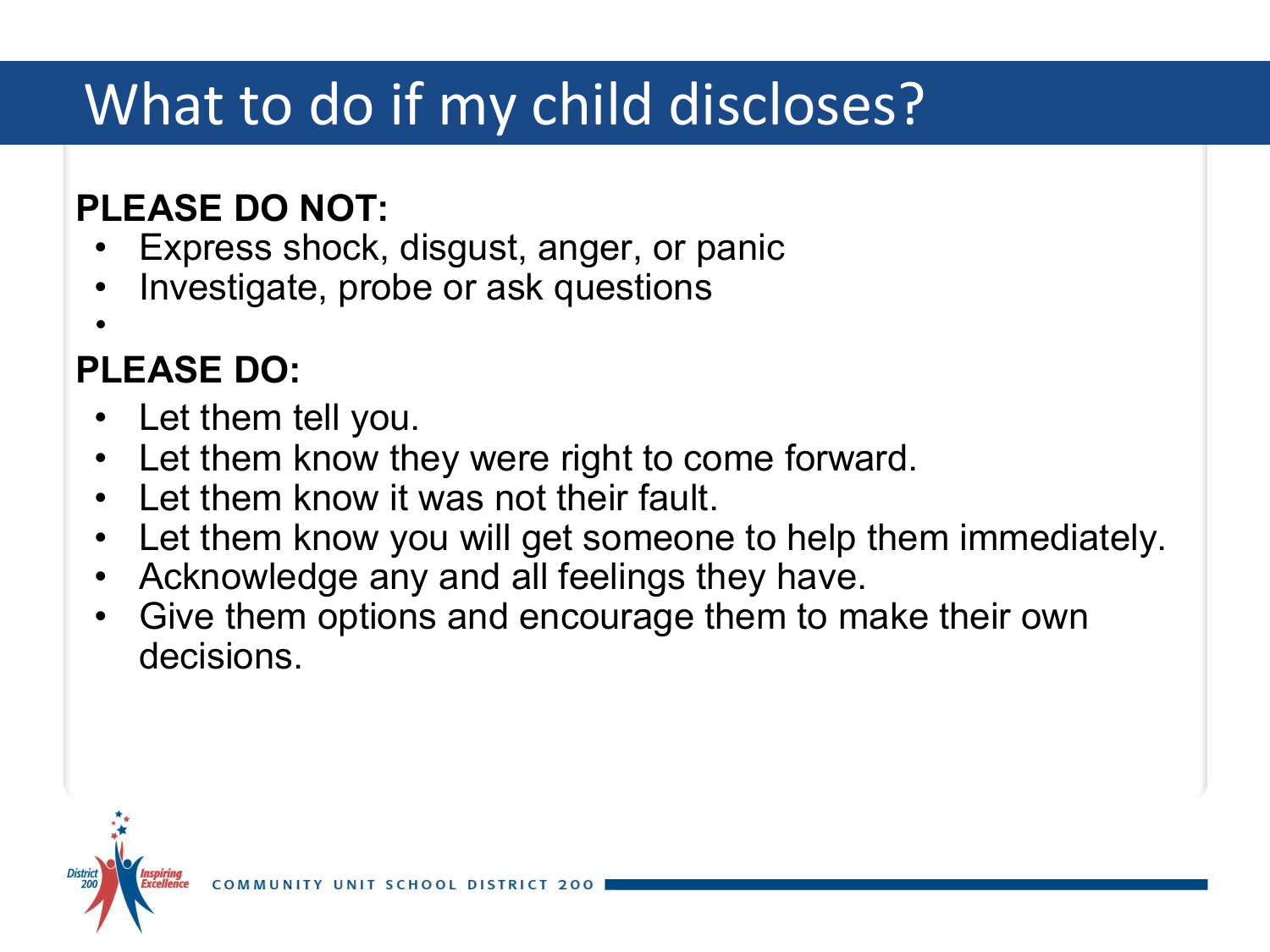# Committee for Children Video



COM

District<br>200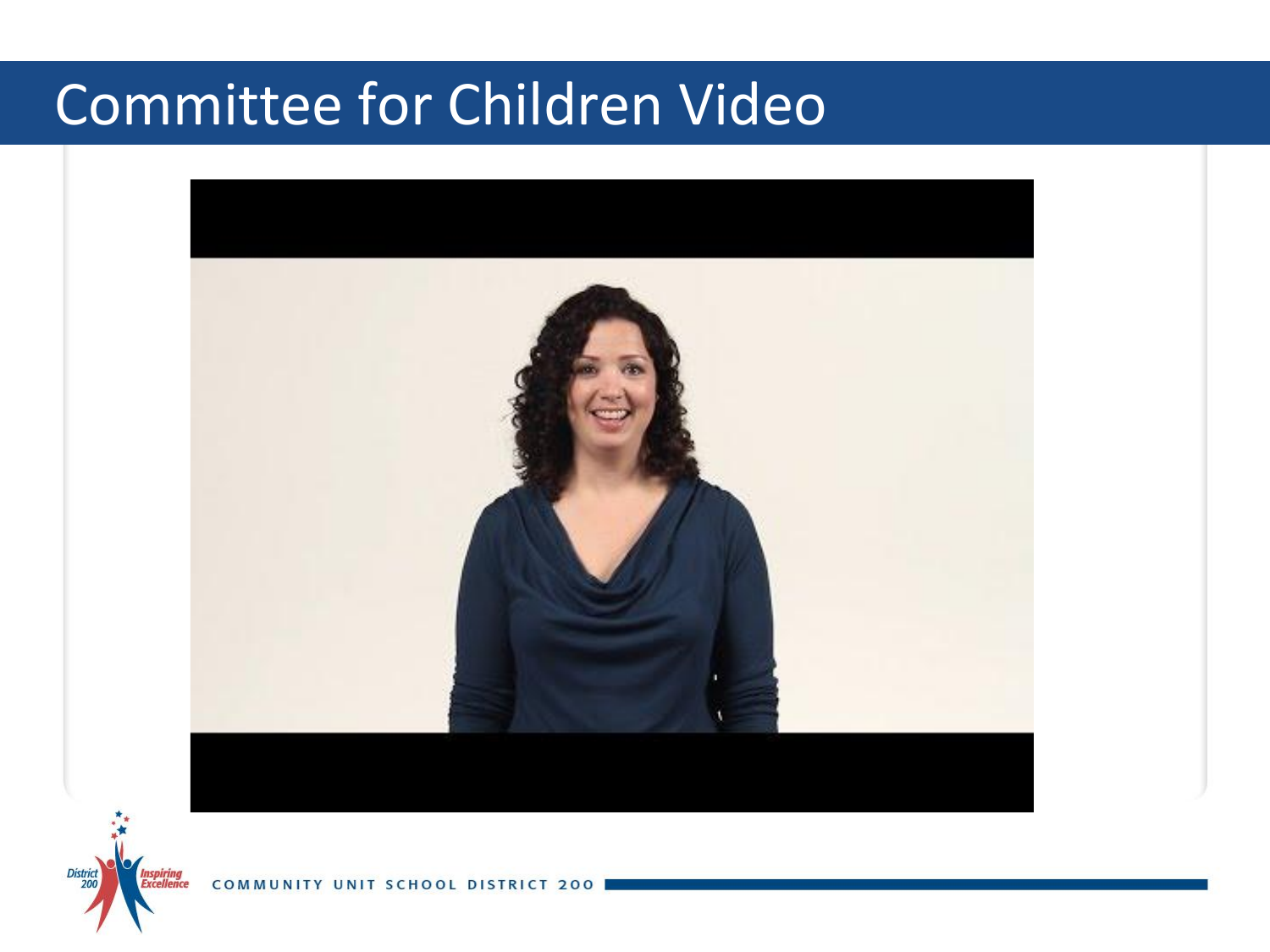#### Immediate Action Plan

- Call the police no matter who it is
- Take the child to the hospital
- Call DCFS
	- 1-800-25-ABUSE/1-800-252-2873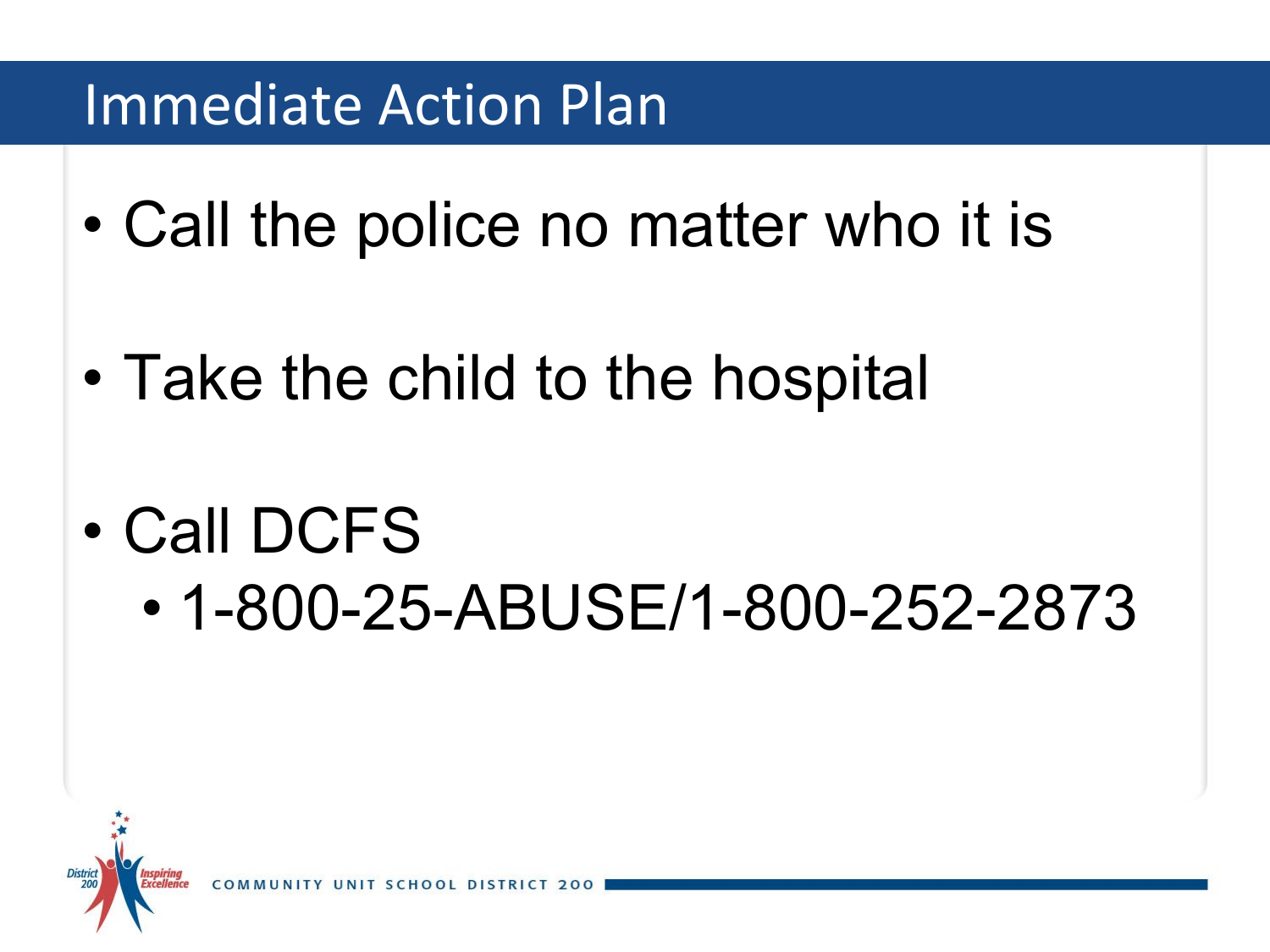# All district certified staff and teaching assistants are trained regarding signs and symptoms of child sexual abuse.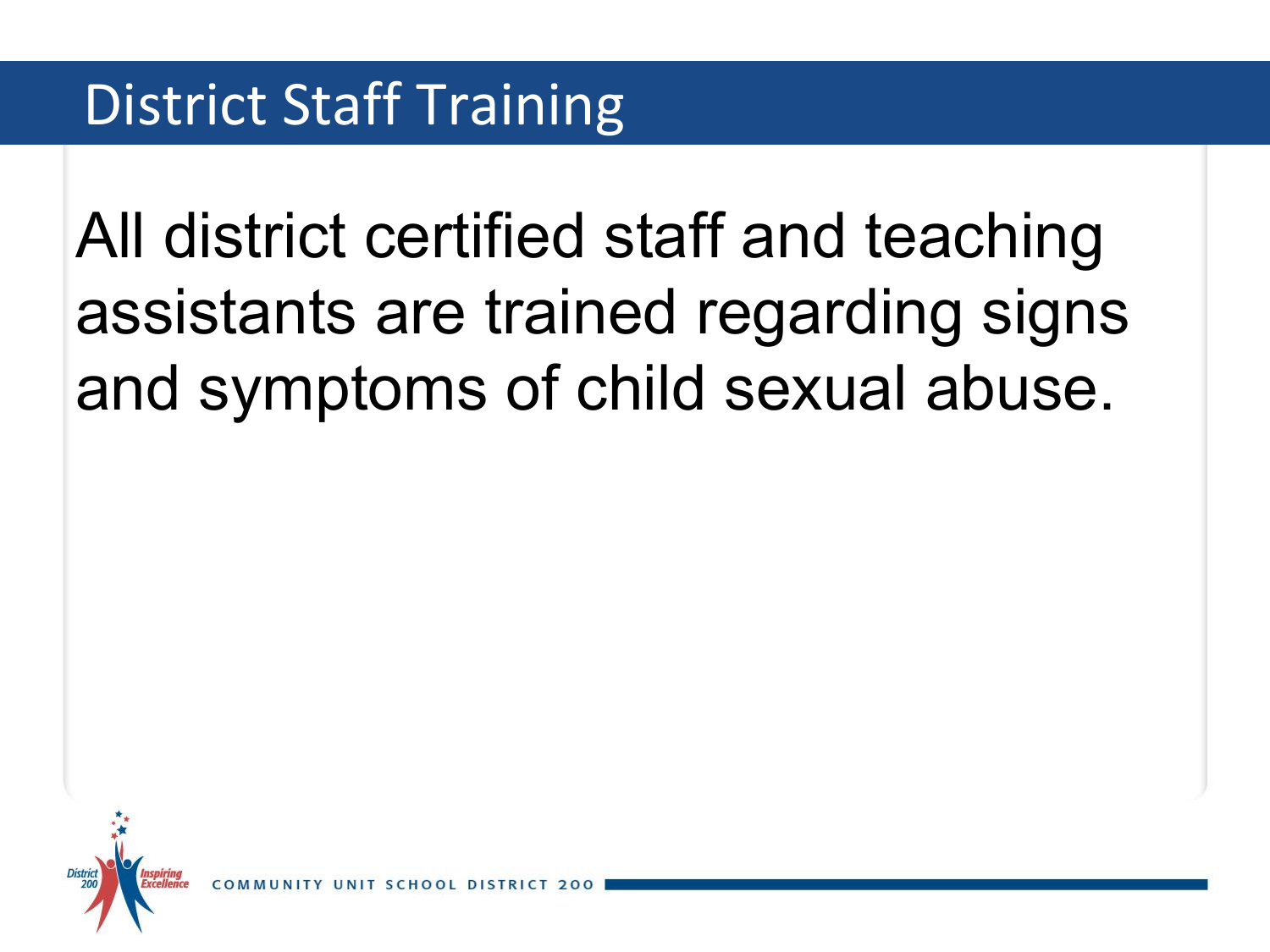#### District wide Student Lessons

- This school year, District 200 will focus on Early Childhood through Fifth grade lessons.
- Parents will receive notification prior to lessons being delivered at their child's school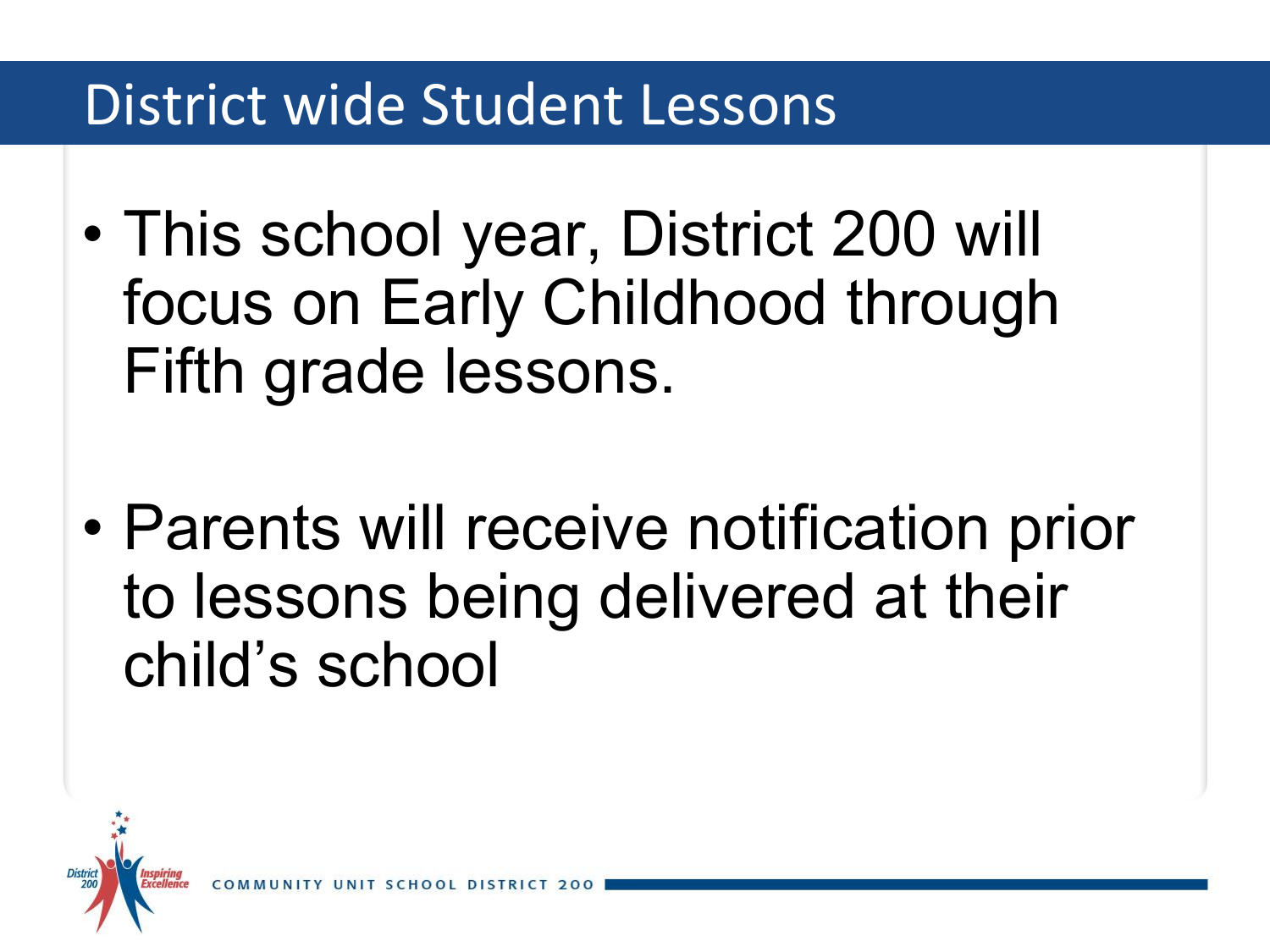#### District wide lessons

• Lessons were adapted from the Committee for Children, Child Protection Unit.



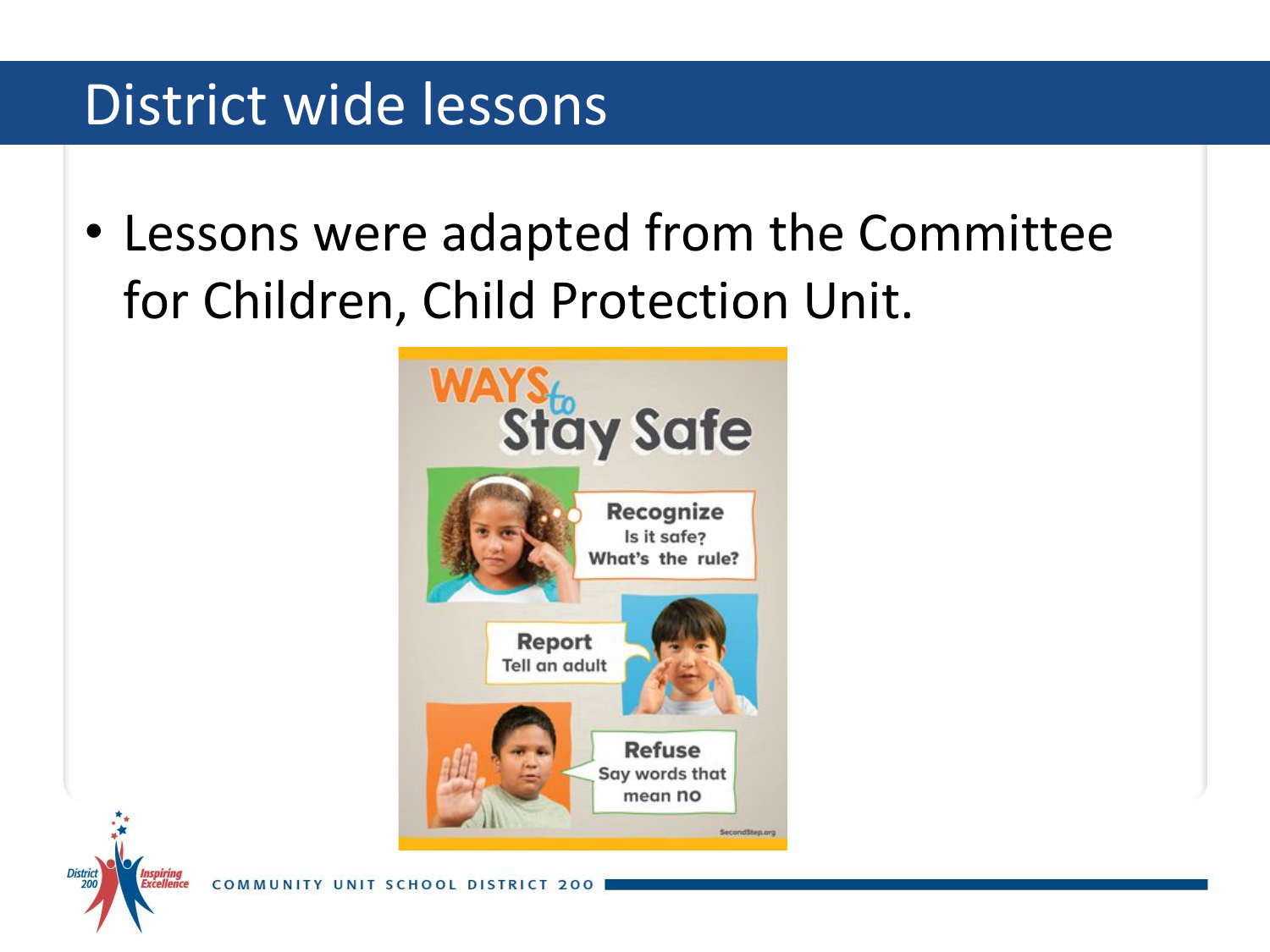# Early Childhood and Kindergarten Lessons

- Key Concepts
- Safety Rules
- Safe / Unsafe touches
- The Touching Rules- Three Ways to Stay Safe
- Private body parts are parts of your body covered by swimsuits.The Swimsuit Les

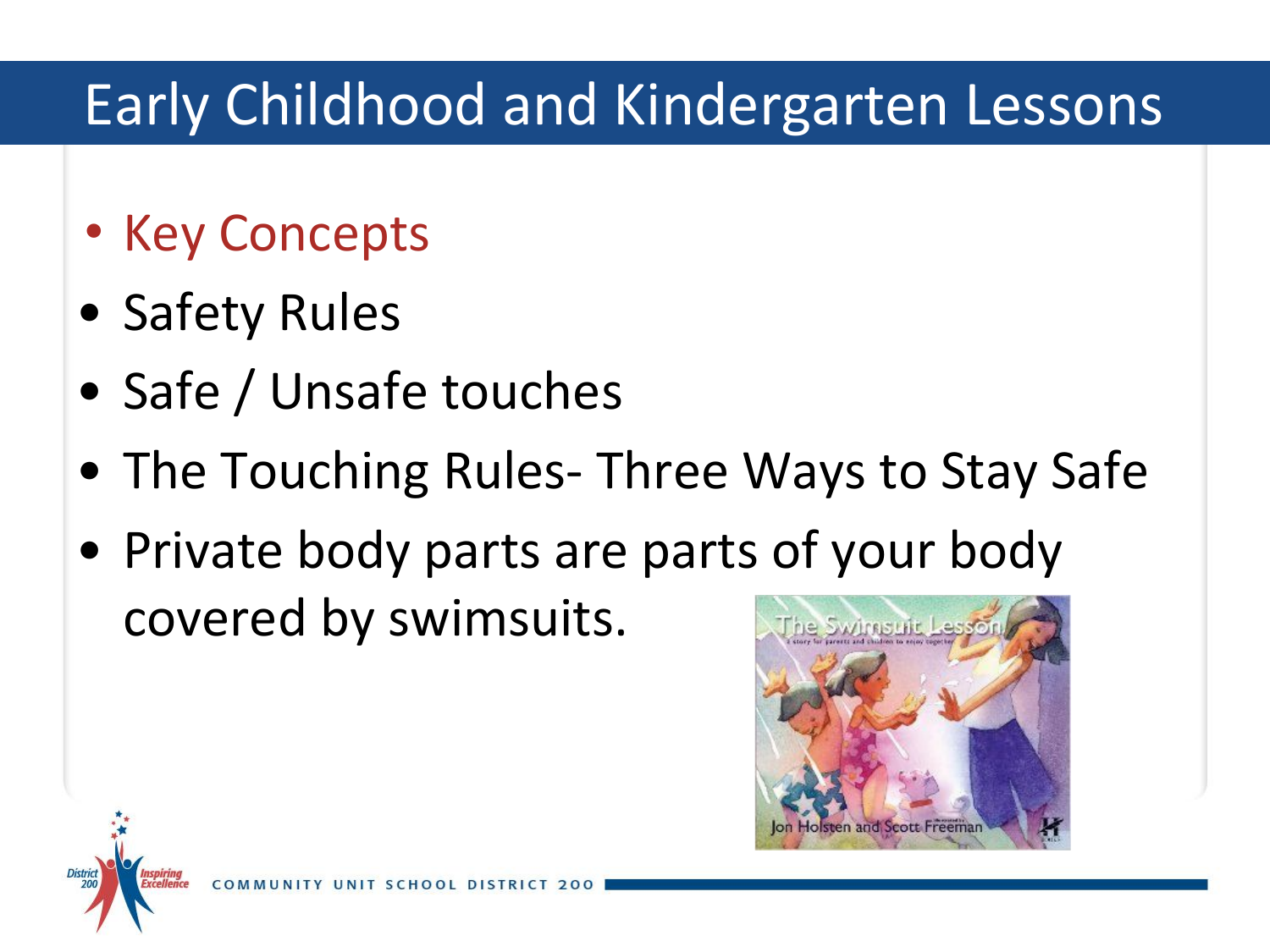# First Grade Lesson

- Key Concepts
- Safety Rules
- Safe / Unsafe touches
- Unwanted touches
- The Touching Rule- Three Ways to Stay Safe. Applying Refusing Skill.
- Private body parts are parts of your body covered by swimsuits.

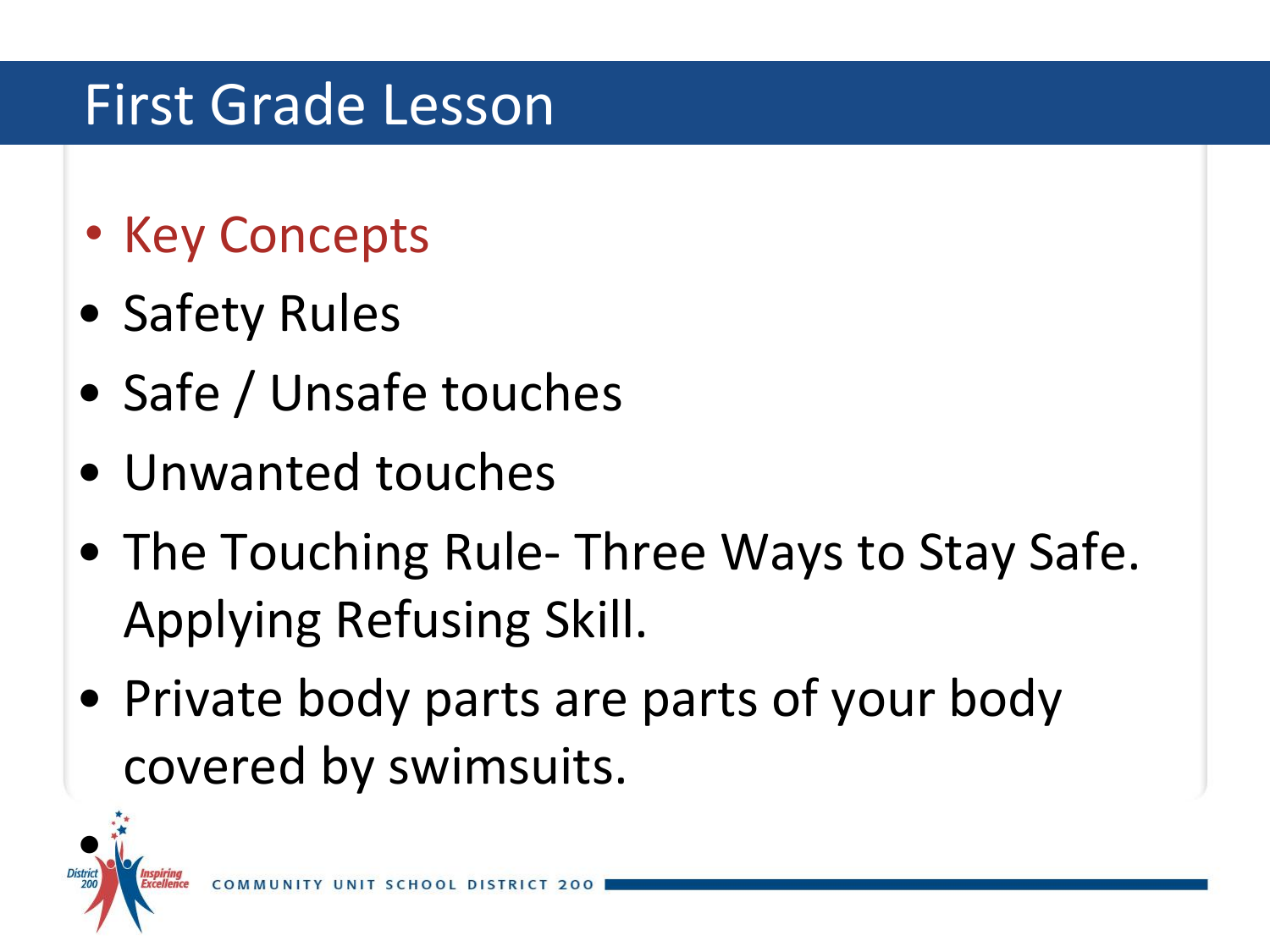# Second and Third Grade Lessons

- Key Concepts
- Safety Rules

District<br>200

- Safe / Unsafe touches
- Unwanted touches
- The Touching Rule- Three Ways to Stay Safe. Applying Reporting Skill.
- Private body parts are parts of your body covered by swimsuits.
- Never keep secrets rule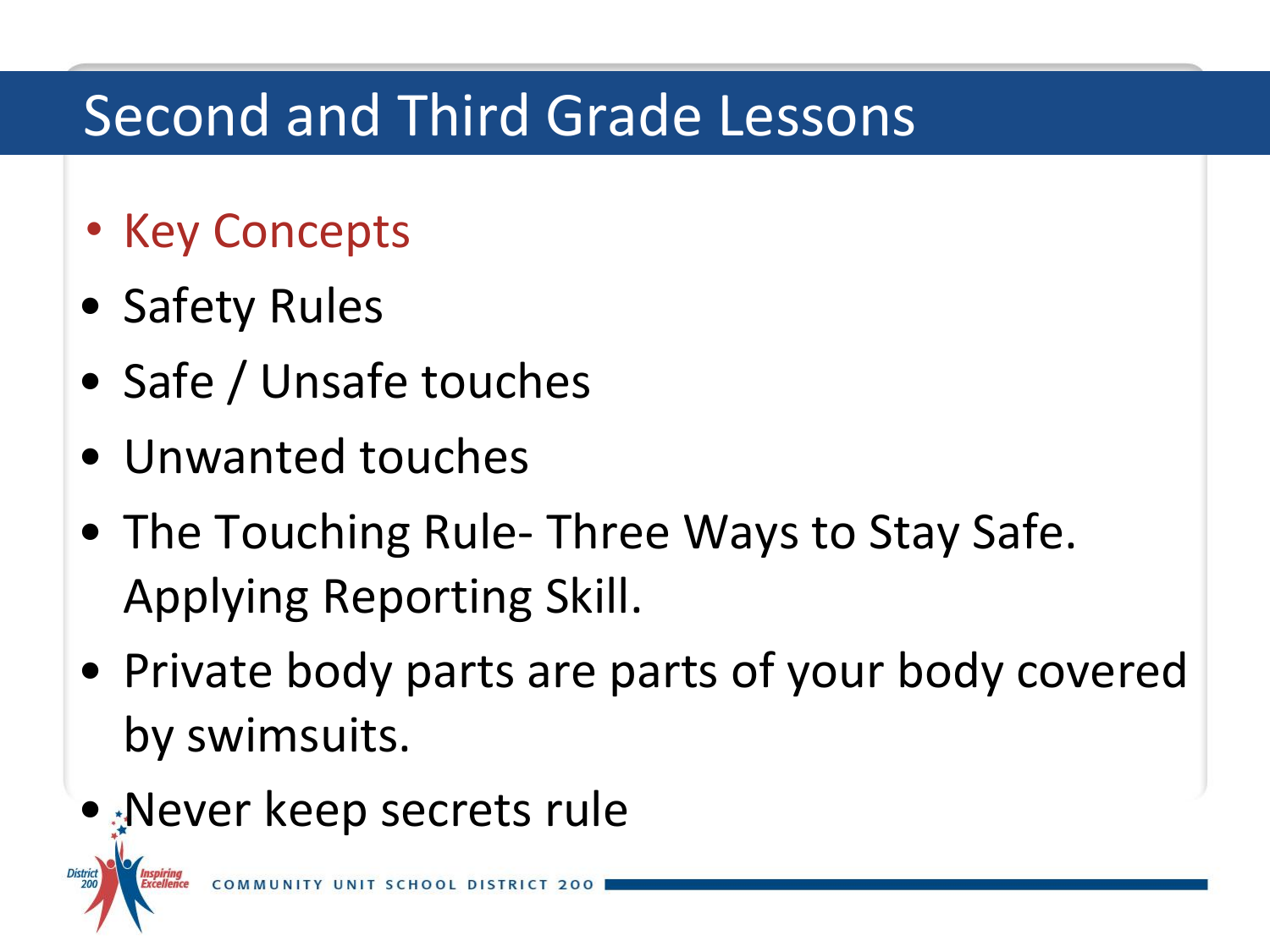# Fourth and Fifth Grade Lessons

- Key Concepts
- Review of Safety rules. Recognize, Refuse, Report
- Safe / Unsafe / Unwanted touches
- Always Ask First Rule
- The Private Body Parts Rule (Applying Reporting Skill)
- Practice using all skills in different scenarios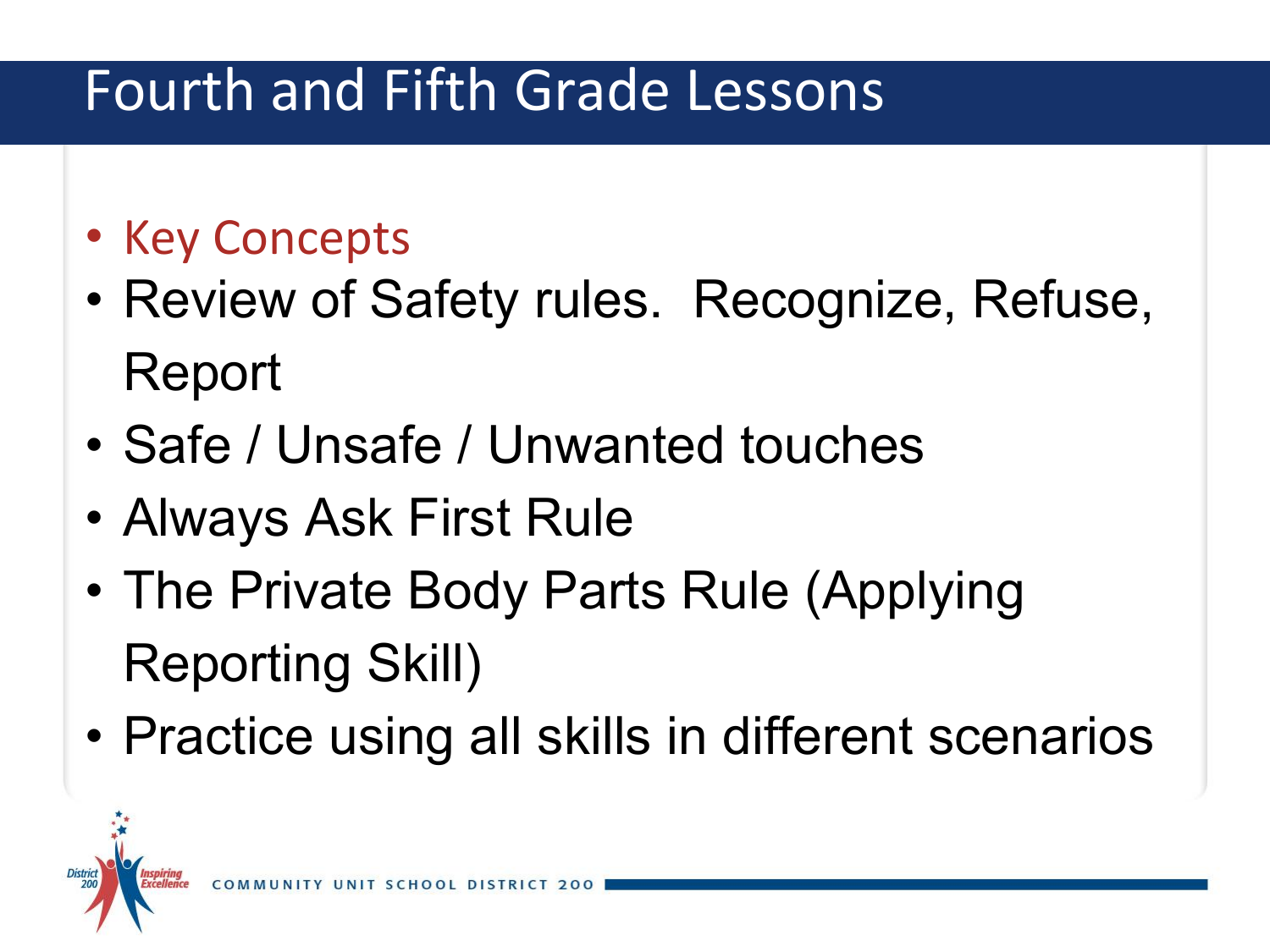# Questions?

If you have questions after tonight's presentation, you can reach out to the social worker, school psychologist, nurse, or administrators at your child's school.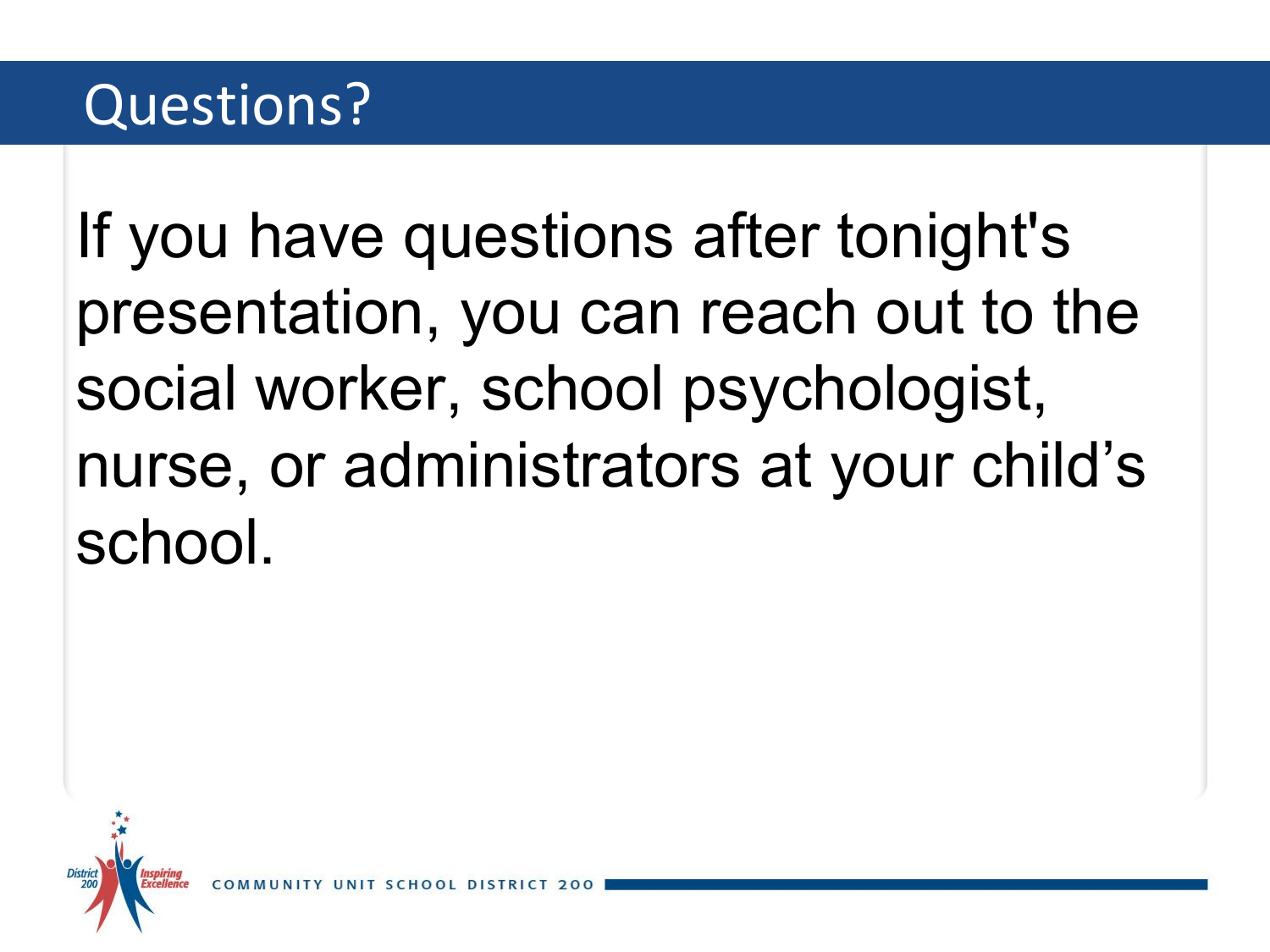#### Resources

**District** 200

- <http://erinslaw.org>
- <http://www.erinslawillinois.org>
- [http://www.ywcachicago.org](http://www.ywcachicago.org/site/c.fmJWKcOZJkI6G/b.8243023/k.58E0/Sexual_Violence__Support_Services.htm)
- [http://www.icasa.org](http://www.icasa.org/)
- [http://www.ascasupport.org](http://www.ascasupport.org/)
- [http://www.d2l.org](http://www.d2l.org/site/c.4dICIJOkGcISE/b.6035035/k.8258/Prevent_Child_Sexual_Abuse.htm#.VV4U8LlVgSU)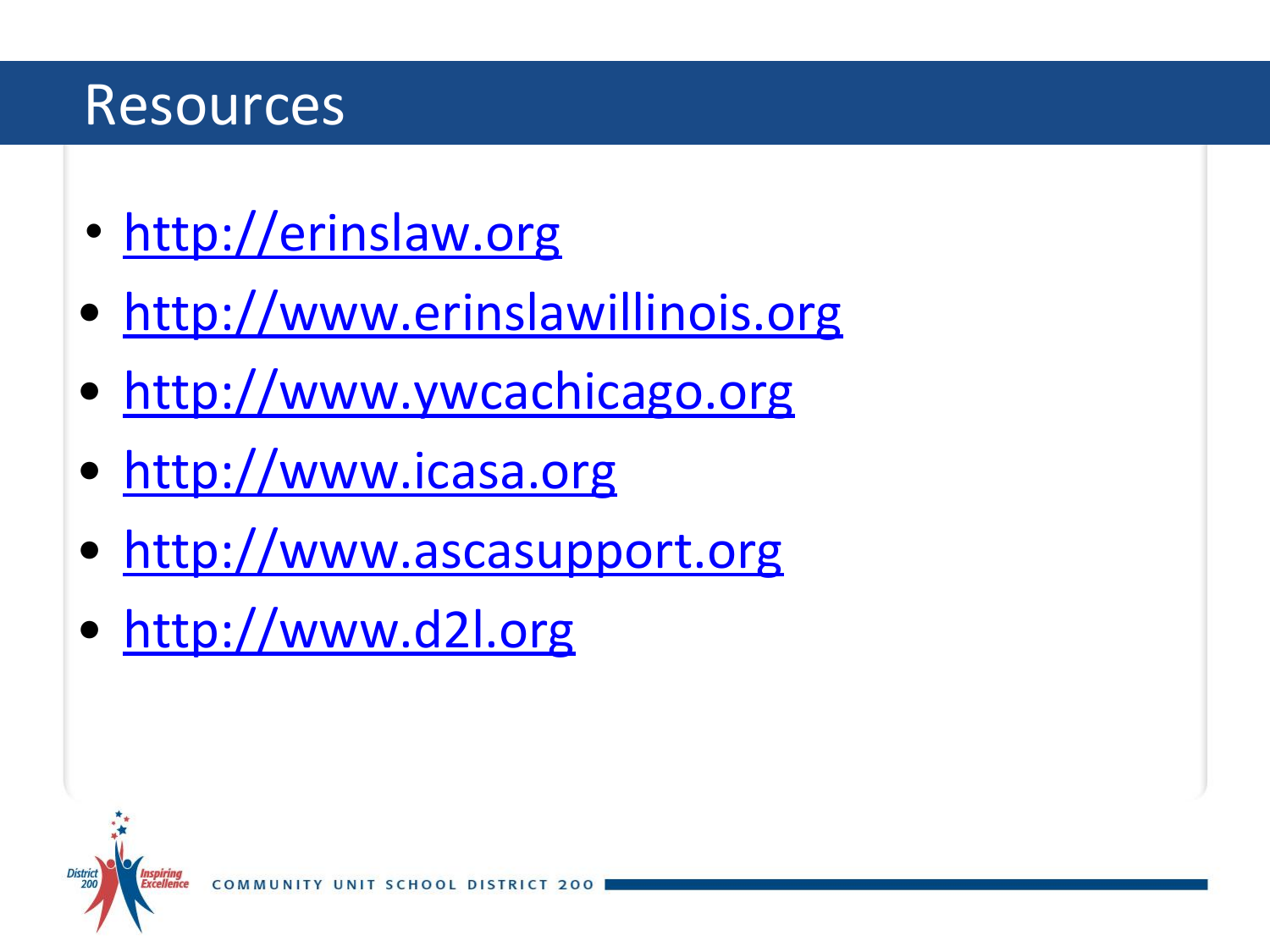We hope that you found today's presentation informative but you may find that it impacted you in a personal way.

Call Darkness to Light at 1-866-367-5444 or the YWCA Crisis line at 630-971-3927 for help and for resources.